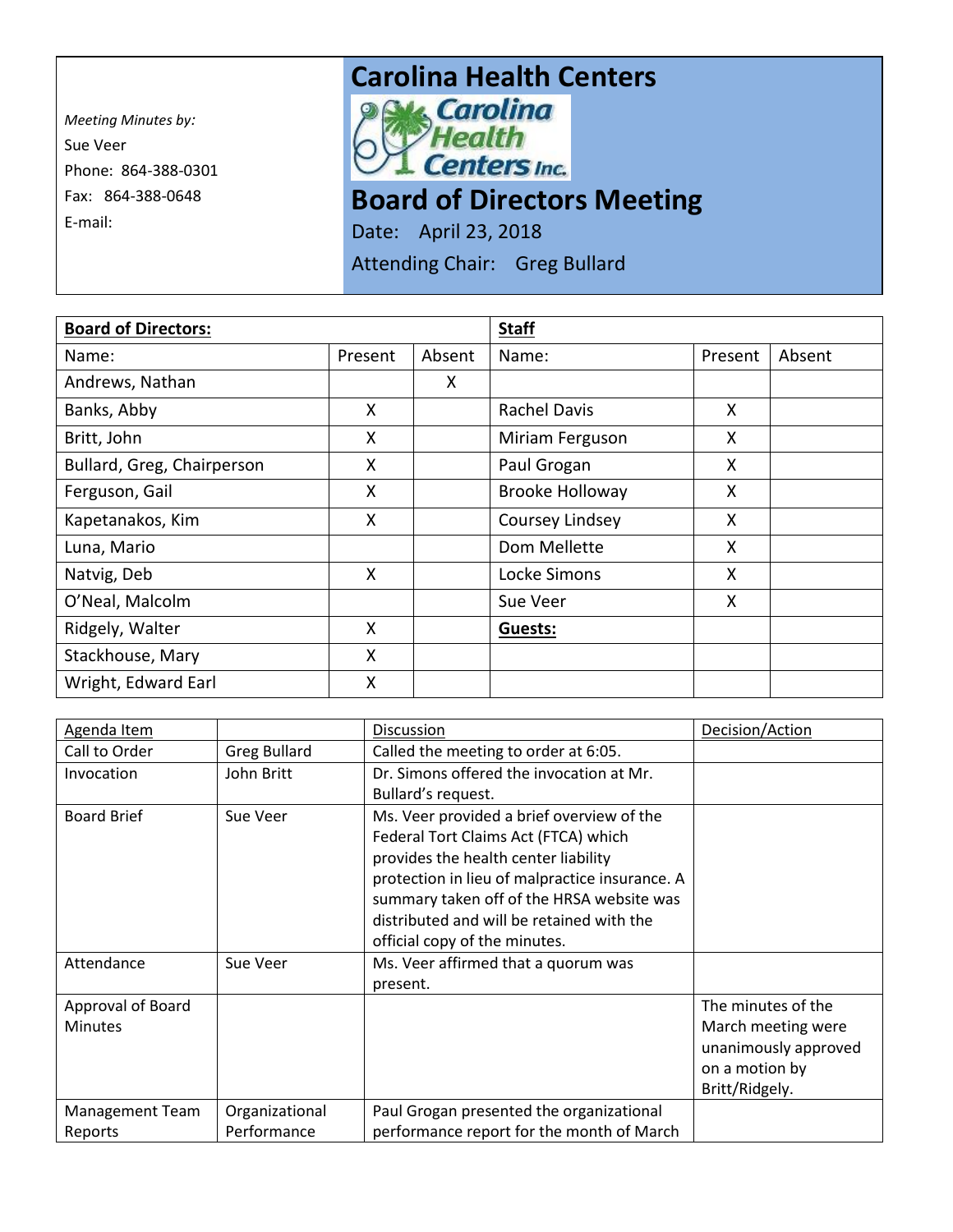|                   |                          | 2018, including utilization statistics and<br>financial reports. CHC experienced a slight<br>loss (\$60,015) for the month of March,<br>which was off budget by \$306,794; however,<br>YTD the operating gain is \$703,296 and the<br>organization remains on track for a positive<br>bottom line at the end of the fiscal year. It<br>was noted that the number of prescriptions<br>filled at the Village RX equaled those filled at<br>the NW RX for the first time. The reports<br>presented will be retained with the official<br>copy of the minutes. |                              |
|-------------------|--------------------------|------------------------------------------------------------------------------------------------------------------------------------------------------------------------------------------------------------------------------------------------------------------------------------------------------------------------------------------------------------------------------------------------------------------------------------------------------------------------------------------------------------------------------------------------------------|------------------------------|
|                   | Monthly Chief            | Dr. Simons presented the monthly summary                                                                                                                                                                                                                                                                                                                                                                                                                                                                                                                   | The request for              |
|                   | <b>Medical Officer</b>   | of productivity, quality, and provider                                                                                                                                                                                                                                                                                                                                                                                                                                                                                                                     | privileges was approved      |
|                   | Report - Dr. Locke       | compliance measures.                                                                                                                                                                                                                                                                                                                                                                                                                                                                                                                                       | unanimously on a             |
|                   | <b>Simons</b>            | Dr. Simons attested to the credentials of                                                                                                                                                                                                                                                                                                                                                                                                                                                                                                                  | motion by<br>Ridgely/Natvig. |
|                   |                          | Worthlyn White, PNP who is a contracted to                                                                                                                                                                                                                                                                                                                                                                                                                                                                                                                 |                              |
|                   |                          | work as a locum tenens provider at                                                                                                                                                                                                                                                                                                                                                                                                                                                                                                                         |                              |
|                   |                          | HomeTown Pediatrics and requested that                                                                                                                                                                                                                                                                                                                                                                                                                                                                                                                     |                              |
|                   |                          | the board grant full privileges within the                                                                                                                                                                                                                                                                                                                                                                                                                                                                                                                 |                              |
|                   |                          | scope of her license.                                                                                                                                                                                                                                                                                                                                                                                                                                                                                                                                      |                              |
|                   |                          |                                                                                                                                                                                                                                                                                                                                                                                                                                                                                                                                                            |                              |
|                   |                          | Dr. Simons' slides will be retained with the<br>official copy of the minutes.                                                                                                                                                                                                                                                                                                                                                                                                                                                                              |                              |
|                   | Quarterly                | Miriam Ferguson provided a summary of                                                                                                                                                                                                                                                                                                                                                                                                                                                                                                                      |                              |
|                   | <b>Operations Report</b> | projects and activities within her division                                                                                                                                                                                                                                                                                                                                                                                                                                                                                                                |                              |
|                   | - Miriam                 | including operations, information                                                                                                                                                                                                                                                                                                                                                                                                                                                                                                                          |                              |
|                   | Ferguson                 | technology, and facilities. Miriam                                                                                                                                                                                                                                                                                                                                                                                                                                                                                                                         |                              |
|                   |                          | introduced the formation of an                                                                                                                                                                                                                                                                                                                                                                                                                                                                                                                             |                              |
|                   |                          | interdisciplinary care coordination team, as                                                                                                                                                                                                                                                                                                                                                                                                                                                                                                               |                              |
|                   |                          | well as the steps that have been taken to                                                                                                                                                                                                                                                                                                                                                                                                                                                                                                                  |                              |
|                   |                          | implement the AIMS grant.                                                                                                                                                                                                                                                                                                                                                                                                                                                                                                                                  |                              |
|                   |                          | Miriam's slides will be retained with the                                                                                                                                                                                                                                                                                                                                                                                                                                                                                                                  |                              |
|                   | Monthly                  | official copy of the minutes.<br>Sue Veer distributed her written report                                                                                                                                                                                                                                                                                                                                                                                                                                                                                   |                              |
|                   | President's Report       | which she summarized using slides and                                                                                                                                                                                                                                                                                                                                                                                                                                                                                                                      |                              |
|                   | - Sue Veer               | emphasizing the following areas:                                                                                                                                                                                                                                                                                                                                                                                                                                                                                                                           |                              |
|                   |                          | Advocacy and Health Policy:                                                                                                                                                                                                                                                                                                                                                                                                                                                                                                                                |                              |
|                   |                          | 340B continued to be under intense                                                                                                                                                                                                                                                                                                                                                                                                                                                                                                                         |                              |
|                   |                          | congressional scrutiny                                                                                                                                                                                                                                                                                                                                                                                                                                                                                                                                     |                              |
|                   |                          | \$5 million allocation for health                                                                                                                                                                                                                                                                                                                                                                                                                                                                                                                          |                              |
|                   |                          | centers remains in state budget                                                                                                                                                                                                                                                                                                                                                                                                                                                                                                                            |                              |
|                   |                          | State nurse practitioner bill is poised<br>to become law and will have a                                                                                                                                                                                                                                                                                                                                                                                                                                                                                   |                              |
|                   |                          | favorable impact on CHC.                                                                                                                                                                                                                                                                                                                                                                                                                                                                                                                                   |                              |
|                   |                          | Sue's written report and slides will be                                                                                                                                                                                                                                                                                                                                                                                                                                                                                                                    |                              |
|                   |                          | retained with the official copy of the                                                                                                                                                                                                                                                                                                                                                                                                                                                                                                                     |                              |
|                   |                          | minutes.                                                                                                                                                                                                                                                                                                                                                                                                                                                                                                                                                   |                              |
| Committee Reports | Executive                | The committee has not met and therefore                                                                                                                                                                                                                                                                                                                                                                                                                                                                                                                    | Staff to initiate            |
|                   | Committee                | has no report; however, Ms. Veer reported                                                                                                                                                                                                                                                                                                                                                                                                                                                                                                                  | recruitment efforts for a    |

2